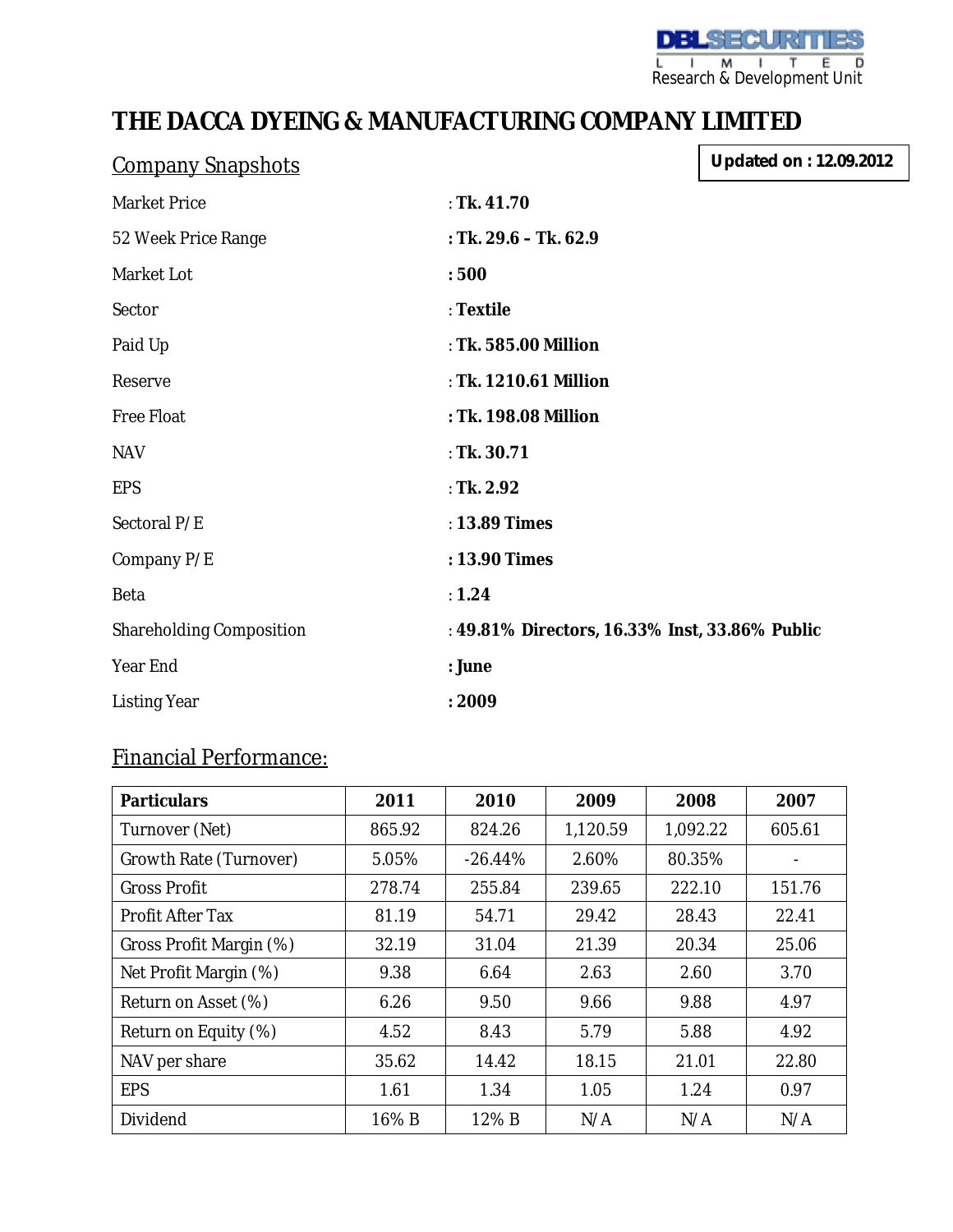## Quarterly Financial Performance:

| <b>Particulars</b> | Q1     | Q2    | Q3     |
|--------------------|--------|-------|--------|
| Turnover           | 267.63 | 553.2 | 804.78 |
| Net Profit         | 43.55  | 94.84 | 127.78 |
| EPS                | 0.74   | 1.62  | 2.19   |

## Price & Turnover Movement in 2012: